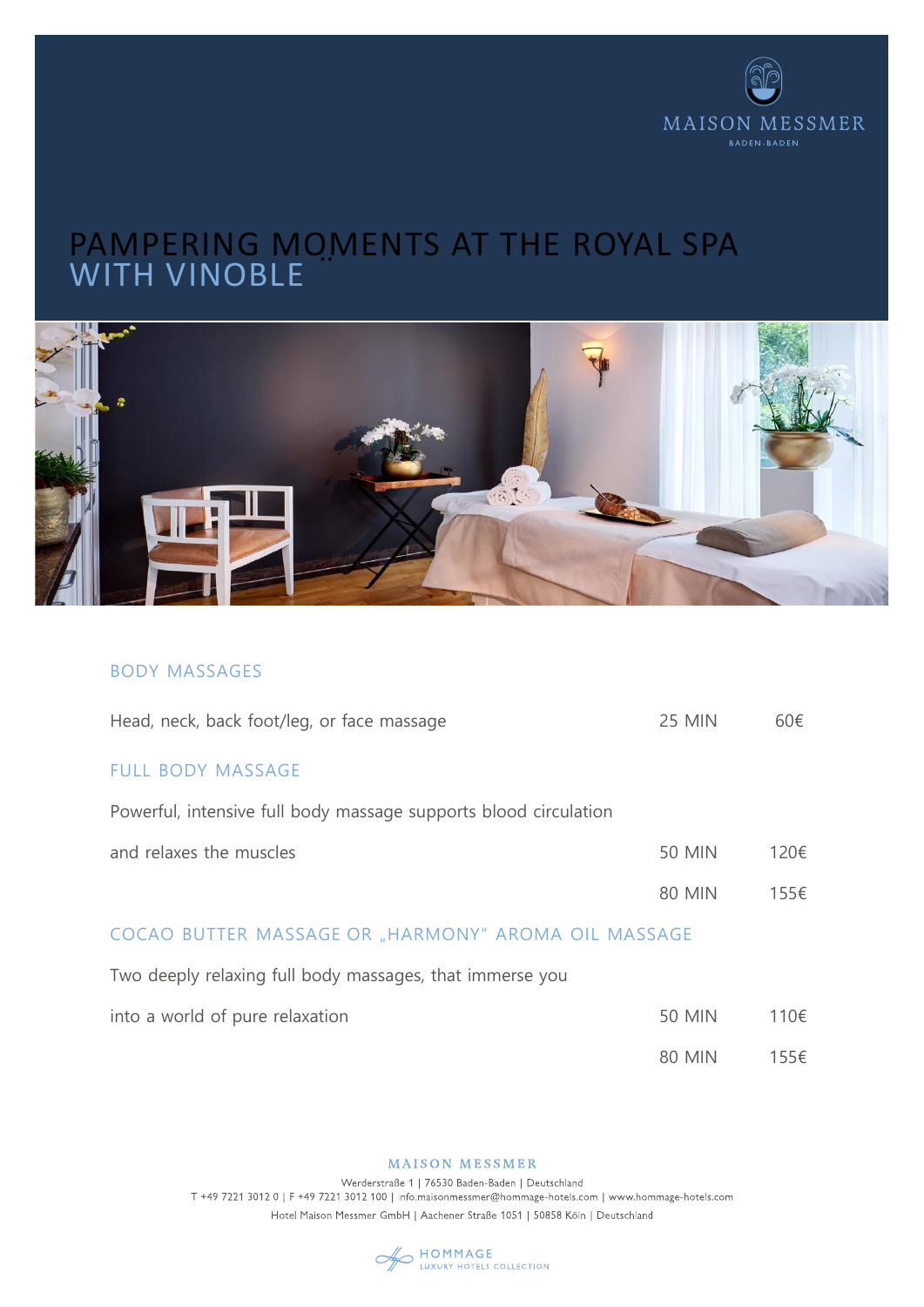### FULL BODY PEELING MASSAGE

| Sea salt peeling with orange oil | 25 MIN | 60€ |
|----------------------------------|--------|-----|
|----------------------------------|--------|-----|

### LOMI – LOMI

| Massage form originates from Hawaii and is similar to therapeutic |               |      |
|-------------------------------------------------------------------|---------------|------|
| Bodywork that works on the body and soul                          | <b>50 MIN</b> | 110€ |
|                                                                   | <b>80 MIN</b> | 155€ |
|                                                                   |               |      |
| <b>BODY RITUALS "VINOBLE"</b>                                     |               |      |
| Massage for more mindfulness and vitality                         |               |      |
| Balancing, calming, activating or detoxing                        | <b>50 MIN</b> | 115€ |
|                                                                   | <b>80 MIN</b> | 155€ |
|                                                                   |               |      |

# FACIAL TREAMTENTS

| Facial treatment for him & her "Deep Pure"                        | 50 MIN        | 115€ |
|-------------------------------------------------------------------|---------------|------|
| Intensive cleansing, skin diagnosis, "Vapozon" steaming, peeling, |               |      |
| manual cleansing, eyebrow correction, facial massage,             |               |      |
| pampering mask and final treatment.                               |               |      |
| VINOBLE - "Skin Happiness" facial treatments                      |               |      |
| Cleansing, peeling, mask, final ritual                            | <b>50 MIN</b> | 115€ |
| Cleansing, peeling, mask, eye care, pampering ritual              | 80 MIN        | 175€ |

MAISON MESSMER

Werderstraße 1 | 76530 Baden-Baden | Deutschland<br>T +49 7221 3012 0 | F +49 7221 3012 100 | info.maisonmessmer@hommage-hotels.com | www.hommage-hotels.com Hotel Maison Messmer GmbH | Aachener Straße 1051 | 50858 Köln | Deutschland